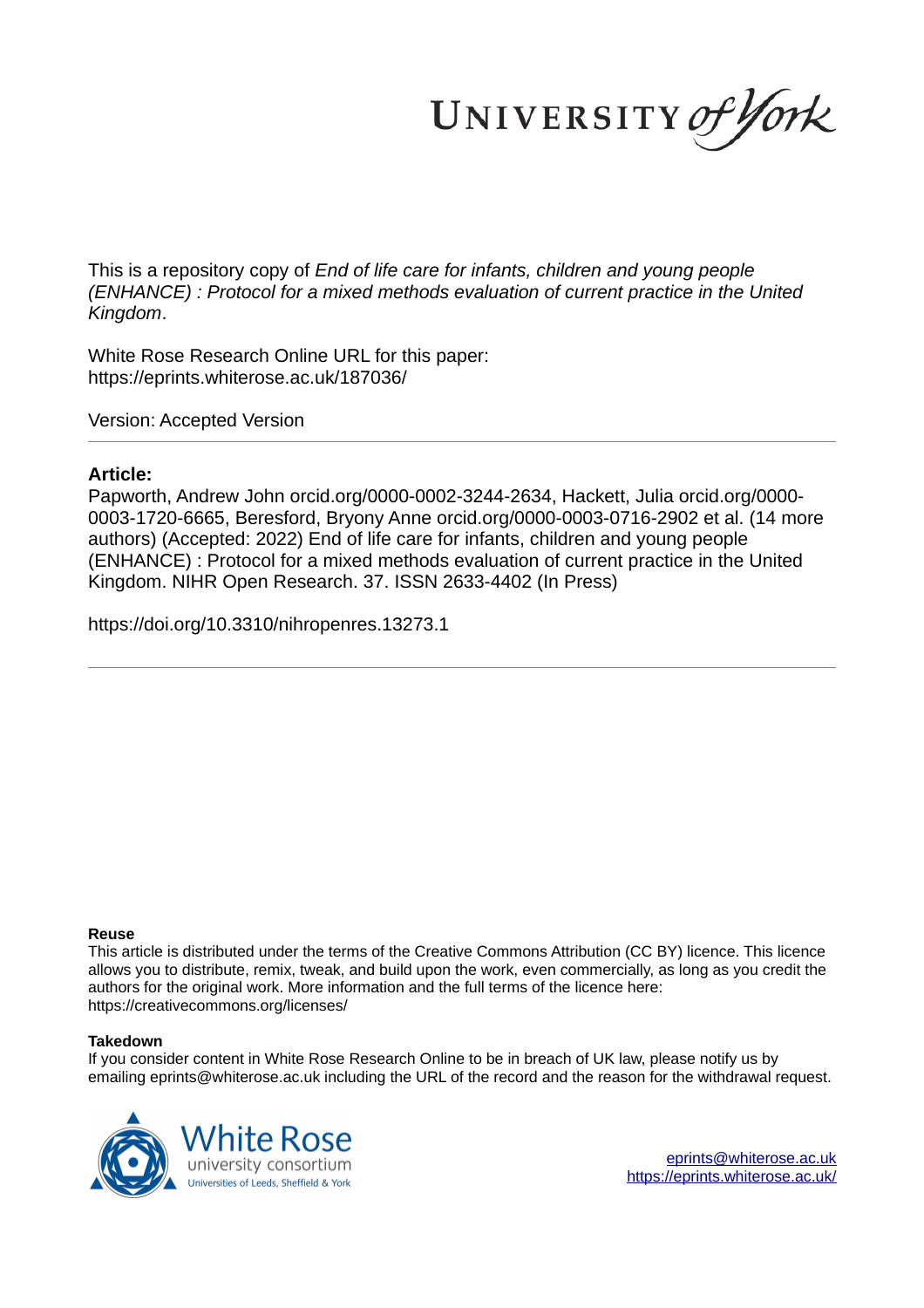## STUDY PROTOCOL



# **[End of life care for infants, children and young people](https://openresearch.nihr.ac.uk/articles/2-37/v1)**

# **[\(ENHANCE\): Protocol for a mixed methods evaluation of](https://openresearch.nihr.ac.uk/articles/2-37/v1)**

## **[current practice in the United Kingdom](https://openresearch.nihr.ac.uk/articles/2-37/v1)[version 1; peer**

## **review: awaiting peer review]**

Andrew Papworth  $\mathbb{D}^{1,2}$ , Julia Hackett<sup>1,2</sup>, Bryony Beresford<sup>2,3</sup>, Fliss Murtagh  $\mathbb{D}^4$ , Helen Weatherly <sup>15</sup>, Sebastian Hinde<sup>5</sup>, Andre Bedendo<sup>1,2</sup>, Gabriella Walker<sup>6</sup>, Jane Noyes<sup>7</sup>, Sam Oddie<sup>8</sup>, Chak[r](https://orcid.org/0000-0002-1728-9408)apani Vasudevan<sup>8</sup>, Richard Feltbower <sup>199</sup>, Bob Phillips <sup>10</sup>, Richard Hain<sup>11,12</sup>, Gayathri Subramanian<sup>13</sup>, Andrew Haynes <sup>11,2</sup>, Lorna K Fraser<sup>1,2</sup>

Department of Health Sciences, University of York, Heslington, York, YO10 5DD, UK Martin House Research Centre, University of York, Heslington, York, YO10 5DD, UK Social Policy Research Unit, University of York, Heslington, York, YO10 5DD, UK Hull York Medical School, University of Hull, Hull, HU6 7RX, UK Centre for Health Economics, University of York, Heslington, York, YO10 5DD, UK

<sup>6</sup>Parent Advisory Panel Member, York, UK

<sup>7</sup>School of Health Sciences, Bangor University, Fron Heulog, Bangor, LL57 2EF, UK

<sup>8</sup>Bradford Hospitals National Health Service Trust, Bradford, BD9 6RJ, UK

<sup>9</sup>Leeds Institute for Data Analytics, University of Leeds, Leeds, LS2 9NL, UK

<sup>10</sup>Centre for Reviews and Dissemination, University of York, UK, York, YO10 5DD, UK

<sup>11</sup>All-Wales Paediatric Palliative Care Network, Cardiff and Vale University Health Board, Cardiff, CF14 4XW, UK

<sup>12</sup>College of Human and Health Sciences, Swansea University, Swansea, SA2 8PP, UK

13Manchester University National Health Service Foundation Trust, Manchester, M13 9WL, UK

**V1** First published: 13 May 2022, 2:37 <https://doi.org/10.3310/nihropenres.13273.1> **Latest published:** 13 May 2022, **2**:37 <https://doi.org/10.3310/nihropenres.13273.1>

## **Open Peer Review**

**Approval Status** *AWAITING PEER REVIEW*

Any reports and responses or comments on the article can be found at the end of the article.

## **Abstract**

**Background:** Although child mortality has decreased over the last few decades, around 4,500 infants and children die in the UK every year, many of whom require palliative care. There is, however, little evidence on paediatric end-of-life care services. The current National Institute for Health and Care Excellence (NICE) guidance provides recommendations about what should be offered, but these are based on low quality evidence. The ENHANCE study aims to identify and investigate the different models of existing end-of-life care provision for infants, children, and young people in the UK, including an assessment of the outcomes and experiences for children and parents, and the cost implications to families and healthcare providers.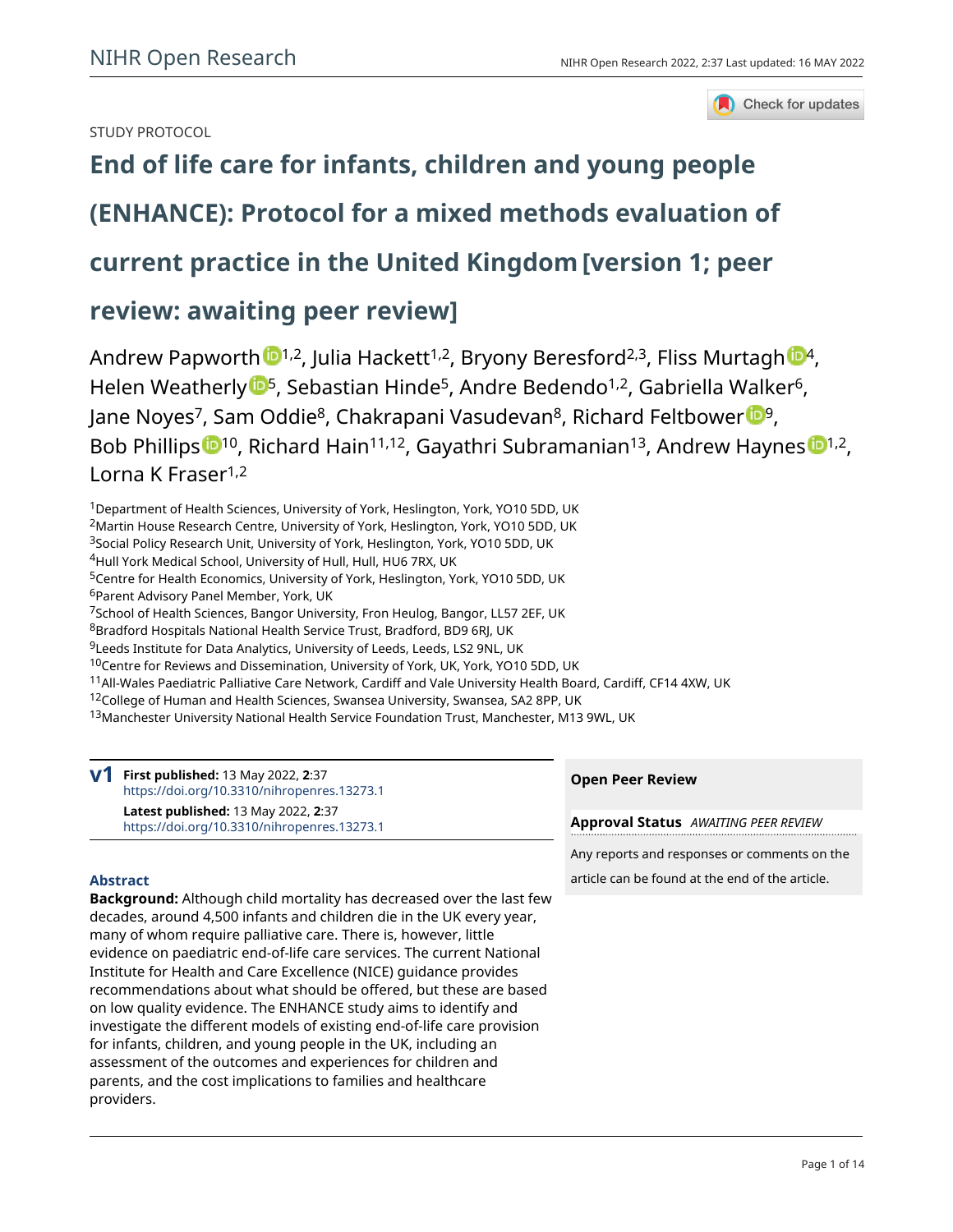**Methods:** This mixed methods study will use three linked workstreams and a cross-cutting health economics theme to examine end-of-life care models in three exemplar clinical settings: infant, children and young adult cancer services (PTCs), paediatric intensive care units (PICUs), and neonatal units (NNUs).

Workstream 1 (WS1) will survey current practice in each setting and will result in an outline of the different models of care used. WS2 is a qualitative comparison of the experiences of staff, parents and patients across the different models identified. WS3 is a quantitative assessment of the outcomes, resource use and costs across the different models identified.

**Discussion:** Results from this study will contribute to an understanding of how end-of-life care can provide the greatest benefit for children at the end of their lives. It will also allow us to understand the likely benefits of additional funding in end-of-life care in terms of patient outcomes.

## **Keywords**

paediatric, palliative care, end-of-life, mixed methods

**Corresponding author:** Andrew Papworth ([andrew.papworth@york.ac.uk\)](mailto:andrew.papworth@york.ac.uk)

**Author roles: Papworth A**: Methodology, Writing – Original Draft Preparation, Writing – Review & Editing; **Hackett J**: Methodology, Writing – Review & Editing; **Beresford B**: Methodology, Writing – Review & Editing; **Murtagh F**: Writing – Review & Editing; **Weatherly H**: Methodology, Writing – Review & Editing; **Hinde S**: Methodology, Writing – Review & Editing; **Bedendo A**: Writing – Review & Editing; **Walker G**: Writing – Review & Editing; **Noyes J**: Methodology, Writing – Review & Editing; **Oddie S**: Methodology, Writing – Review & Editing; **Vasudevan C**: Methodology, Writing – Review & Editing; **Feltbower R**: Methodology, Writing – Review & Editing; **Phillips B**: Methodology, Writing – Review & Editing; **Hain R**: Methodology, Writing – Review & Editing; **Subramanian G**: Methodology, Writing – Review & Editing; **Haynes A**: Project Administration, Writing – Review & Editing; **Fraser LK**: Conceptualization, Funding Acquisition, Methodology, Writing – Original Draft Preparation, Writing – Review & Editing

**Competing interests:** No competing interests were disclosed.

**Grant information:** This project is funded by the National Institute for Health Research (NIHR) Health Services and Delivery (Grant Reference Number NIHR129213). The views expressed are those of the authors and not necessarily those of the NIHR or the Department of Health and Social Care.

*The funders had no role in study design, data collection and analysis, decision to publish, or preparation of the manuscript.*

**Copyright:** © 2022 Papworth A *et al*. This is an open access article distributed under the terms of the [Creative Commons Attribution](http://creativecommons.org/licenses/by/4.0/)  [License](http://creativecommons.org/licenses/by/4.0/), which permits unrestricted use, distribution, and reproduction in any medium, provided the original work is properly cited.

**How to cite this article:** Papworth A, Hackett J, Beresford B *et al.* **End of life care for infants, children and young people (ENHANCE): Protocol for a mixed methods evaluation of current practice in the United Kingdom [version 1; peer review: awaiting peer review]** NIHR Open Research 2022, **2**:37 <https://doi.org/10.3310/nihropenres.13273.1>

**First published:** 13 May 2022, **2**:37<https://doi.org/10.3310/nihropenres.13273.1>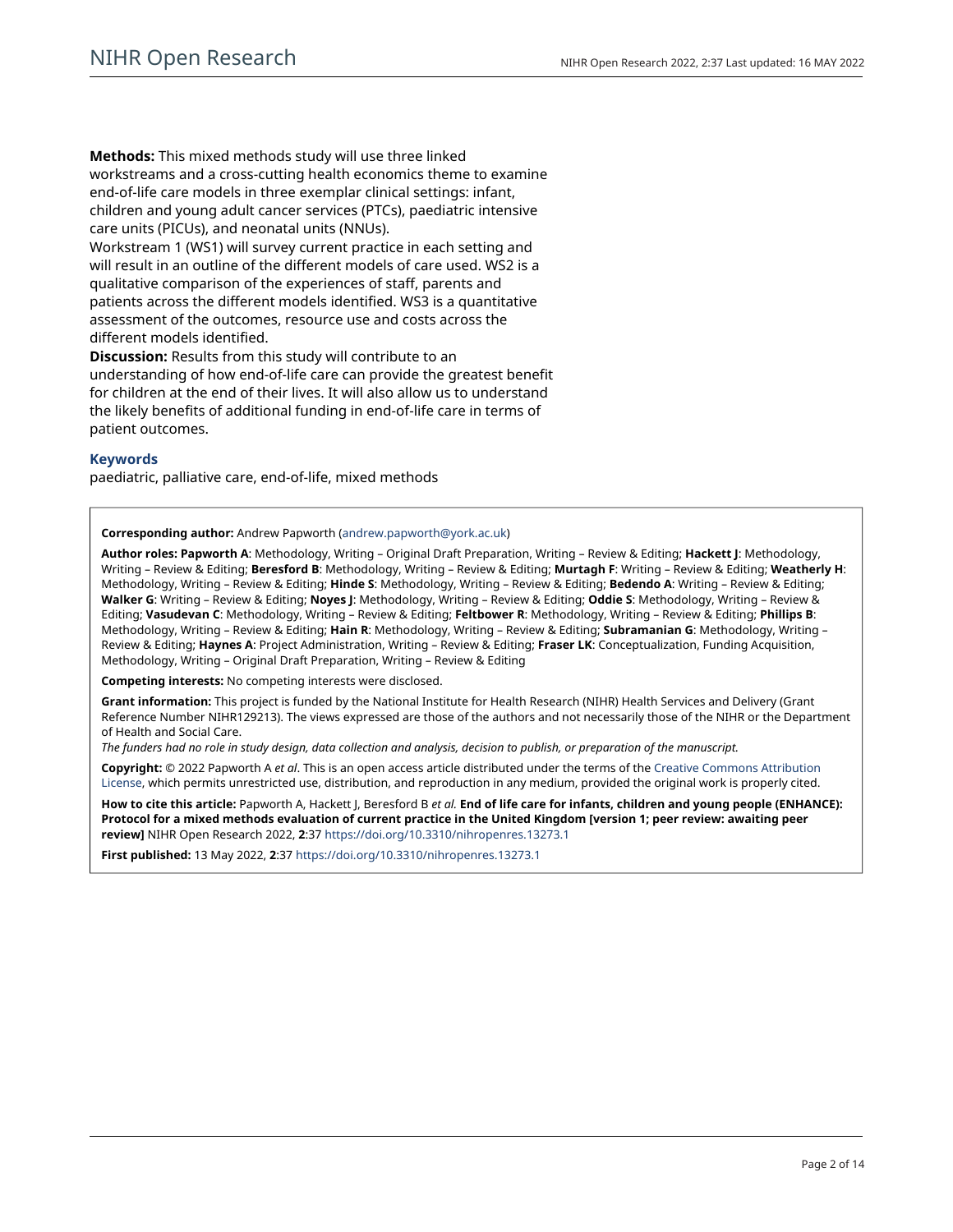## **Plain english summary**

#### Aims of the research

This study will increase understanding about the different ways in which end-of-life care is provided for children and young people, and examine how these different models of providing end-of-life care impact on children and their families.

## Background to the research

Around 4,500 babies, children and teenagers in England and Wales will require end-of-life care each year. Currently, the provision of this care varies across the country and little is known about how this variation impacts on children and their families. There are growing numbers of specialist palliative care services and children's hospices in the UK, but there is little evidence to tell us how these services should be developed and what their role should be in supporting children and young people at the end of life. We also know very little about the costs of care and how best to use these resources to improve care for these children and their families.

## Design and methods

This research has three linked studies, which are termed workstreams in the overall study.

Workstream 1 (a survey) will identify the different models of providing end-of-life care for babies, children and young people (age 0–25) in neonatal units, paediatric intensive care units and cancer treatment centres.

Workstream 2 (a qualitative study) will learn more about these models by interviewing bereaved parents about their experiences of their child's care at the end of their life, the impacts of this care, and how care could have been improved.

Workstream 3 (a quantitative study) will investigate the impacts (which we call outcomes) of the different models of end-of-life care for children and their families.

### Dissemination

We will work with parents, professional organisations and charities to disseminate the findings to inform future guidance and service development for end-of-life care for children.

## **Introduction**

Although child mortality has decreased over the last few decades, around 4,500 infants and children (age 0–19 years) die in England and Wales every year<sup>1,2</sup>, and the number of children with life-limiting or life-threatening conditions has been rising. The latest figures estimate there are more than 86,000 children and young people with a life-limiting condition in England<sup>3</sup>. Approximately half of these deaths are from underlying life-limiting conditions<sup>4</sup>. Many of these children will receive end-of-life care, which is generally defined as support for people who are in the last years or months of their life<sup>5</sup>.

Over the last 30 years, there have been growing numbers of paediatric palliative care services in the UK that provide end-of-life care for children. Palliative care services for

children and young people in the UK have developed locally with heavy reliance on individual clinicians and third-sector organisations (e.g. children's hospices)<sup>6</sup>. We know that the way end-of-life care is managed and organised therefore varies considerably across the UK and between the different settings where end of life can occur<sup>7</sup>. End-of-life care for children has been described as 'inconsistent and incoherent'<sup>8</sup> . Despite this, there is little evidence on the models of care, quality and resource implications and outcomes for children and families who use these services.

UK clinical guidance<sup>9,10</sup> makes many recommendations such as the use of Advance Care Planning and pain management. However, the quality of evidence on which most of these recommendations are made is poor. Systematic reviews of specialist paediatric palliative care for children with cancer and other life-limiting conditions<sup>11-13</sup> found that where medical specialists in palliative care are involved, children are cared for differently, with evidence of more advance care planning and less intensive care at the end of life. However, the conclusions that can be drawn are limited given the poor quality of the evidence and the reliance on North American studies, which are not necessarily transferable to the UK healthcare context.

A review of quality indicators to assess the impact of paediatric palliative care highlighted the breadth of indicators used, a lack of consensus, and limited input from the children's perspectives<sup>14</sup>. Only a few studies have investigated families' views or experience, or assessed how inequalities in access to care may influence end-of-life care<sup>15-18</sup>. The need for more research on end-of-life care has been identified in research prioritisation exercises<sup>19,20</sup>.

Furthermore, there has been just one economic evaluation of paediatric end-of-life services<sup>8</sup>, and this highlighted the poor current level of understanding about the costs of care<sup>21</sup>. Previous research<sup>8,22,23</sup> and the UK's NICE Guideline<sup>9</sup> has emphasised the challenges of conducting economic evaluation in end-of-life care, as conventional health maximisation is no longer the aim of the intervention. Increasingly, economic evaluations of health care interventions are used to inform decisions on how best to allocate limited resources for optimal health gain. In end-of-life care, however, a comprehensive view of the costs and benefits that are relevant extends beyond health to encompass broader cross-sector impacts spanning the statutory and non-statutory sectors, as well as the private sphere, to encompass the impact on the patient and their network of family and friends.

In addition, dimensions of care beyond health are important since patient care is no longer primarily curative, nor with any likely extension in time lived. This makes economic evaluation of palliative care non-standard8,9,22,24,25. Failure to consider the costs or benefits of the range of end-of-life care packages has contributed to the inconsistent and variable provision of care throughout the NHS, and internationally. Furthermore, at a time of extensive budgetary pressures, the inability to define the benefits of a healthcare budget or argue for the value of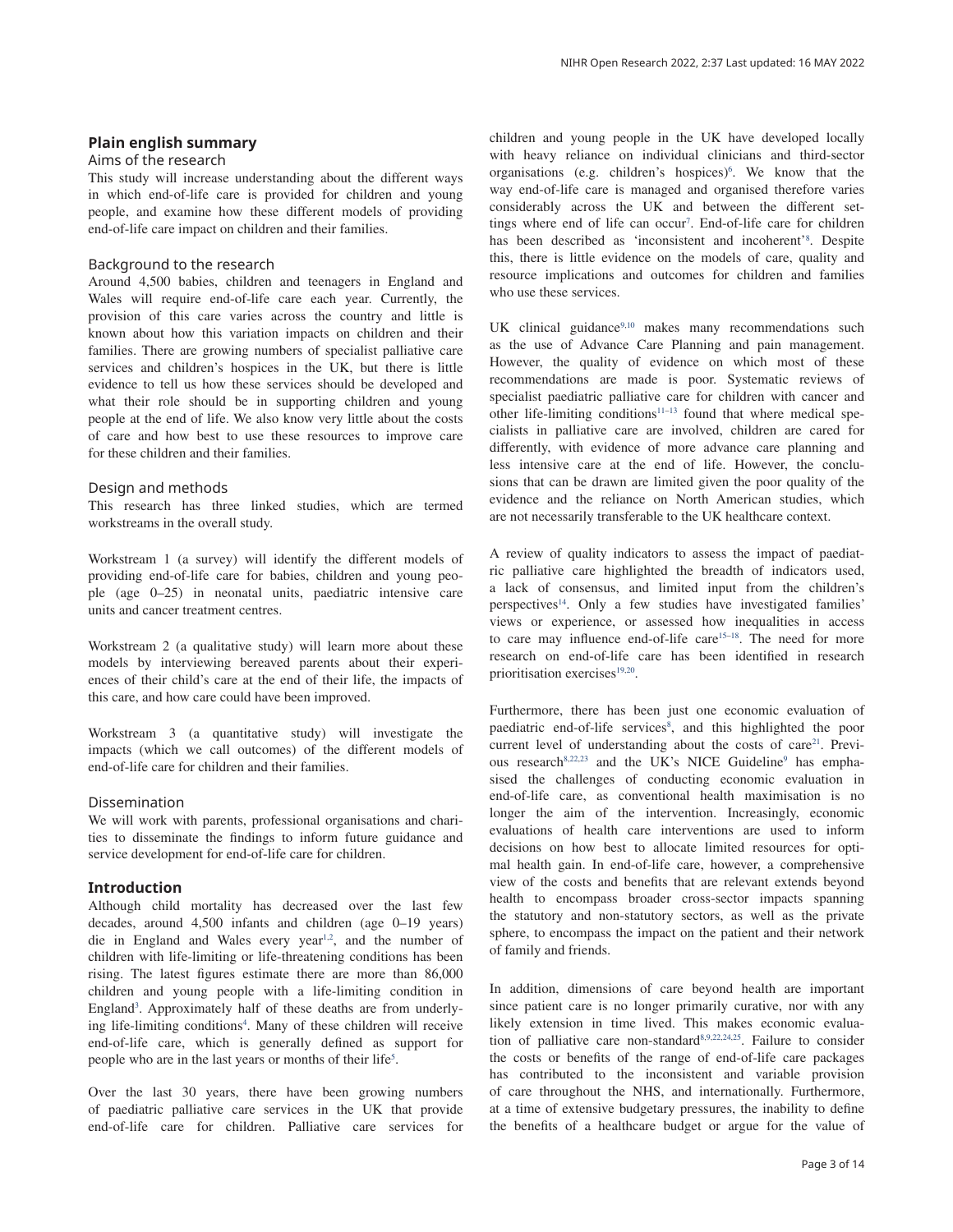additional funding has led to increasing reliance on third sector support—a sector which itself is under substantial pressure $26$ .

Therefore, this study aims to identify and compare different models of providing end-of-life care for infants, children and young people in the UK, in terms of outcomes and experiences for children and parents, resource use, and costs to families.

For the purposes of this study, we are defining end-of-life care as that which is delivered when the health professionals caring for a child would not be surprised if the child did not survive the next 12 months.

This protocol adheres to the SPIRIT checklist for reporting clinical trial protocols<sup>27,28</sup>.

## **Methods/design**

The study has five objectives, which are referred to throughout this protocol paper:

- 1. To identify and describe current models of delivering end-of-life care to infants, children, and young people (0–25 years) in the UK.
- 2. To identify barriers and facilitators to the implementation of these end-of-life care models.
- 3. To assess inequalities in access or availability of these models.
- 4. To explore whether and how the outcomes and experiences of infants, children, young people, and families vary dependent on the model of end-of-life care received.
- 5. To compare the resource implications of the different models of end-of-life care for the health providers and families.

To achieve these objectives, this study will use a multistage mixed methods framework<sup>29</sup> with three linked workstreams (WSs) and a cross-cutting health economics theme (see Figure 1). It is focused on three clinical settings that together care for approximately 50% of the children who die in the UK each year:

- 1. Children and Teenage and Young Adult (TYA) Cancer Services – Principal Treatment Centres (PTCs) (~350 deaths per year) $30$
- 2. Paediatric Intensive Care Units (PICUs) (~700 deaths per year)<sup>31</sup>
- 3. Neonatal Units (NNU) i.e. Special Care Baby Units (SCBU), Local Neonatal Units (LNU), Neonatal Intensive Care Units (NICU)  $({\sim}1100$  deaths per year)<sup>32</sup>

### Ethics approval and consent to participate

WS1 has been approved by the Department of Health Sciences Research Governance Committee, University of York (HSRGC/2020/418/G). WS2 has been approved by the NHS REC and HRA (21/WS0170) (IRAS ID: 300913). WS3 part 1 has been approved by the NHS Health Research Authority (REC reference: 21/NW/0009; CAG reference: 21/CAG/0026). Applications will be submitted to the HRA for WS3 part 2. All participants will be required to give written informed consent.

### Workstream 1 (WS1)

WS1 will identify and describe current models of providing end-of-life care in UK NNUs, PICUs and PTCs (objectives 1, 2, 3 and 5).

*Design***.** An online survey of clinical, or palliative care leads of all PICUs, NNUs and PTCs in the UK and semistructured interviews with the Chairs of the regional children's Palliative Care Networks (PCNs), which bring together regional stakeholders to improve care.

The survey content will be informed by existing evidence and clinical guidance on factors identified as relevant to end-oflife outcomes and experience $9,33-36$ , and through consultation with the study's Parent Advisory Panel (PAP) (see Patient and Public Involvement (PPI) section).

The survey will collect data on the following: how each unit is organised and staffed (e.g. type of hospital, professions represented in the multi-disciplinary team); annual 'caseload' and number, and places of deaths; access to, and use of, medical and nursing neonatal or paediatric palliative care expertise; availability of, and ways of working with, community services (e.g. children's community nursing team, children's hospice); within-service practices and policies regarding planning for end of life; bereavement support; unit/ward layout and the availability of dedicated spaces for end-of-life and bereavement care.

The final draft survey will be piloted with at least one palliative care/clinical lead from each type of setting (PICU, NNU, PTC). Cognitive interviewing techniques<sup>37</sup> will be used to evaluate content, feasibility, respondent burden, and the wording of question and response options.

Additional information on service costs will be collected from operational/business leads of a sub-sample of services represented in the survey respondents. Where a survey respondent reports their hospital has a consultant-led paediatric palliative care service, we will contact the service for further information on the make-up of that service, and its funding and commissioning arrangements. These data will be collected via an online survey or a structured interview.

The semi-structured interviews with the Chairs of all the UK regional children's PCNs will gather information on: NHS and third sector paediatric palliative care services and professionals in the region; views on equity of access to paediatric palliative care at end of life in terms of geographical location, age and diagnosis; the ways the network supports service development and equity of access to high quality end-of-life care; and the barriers to achieving this.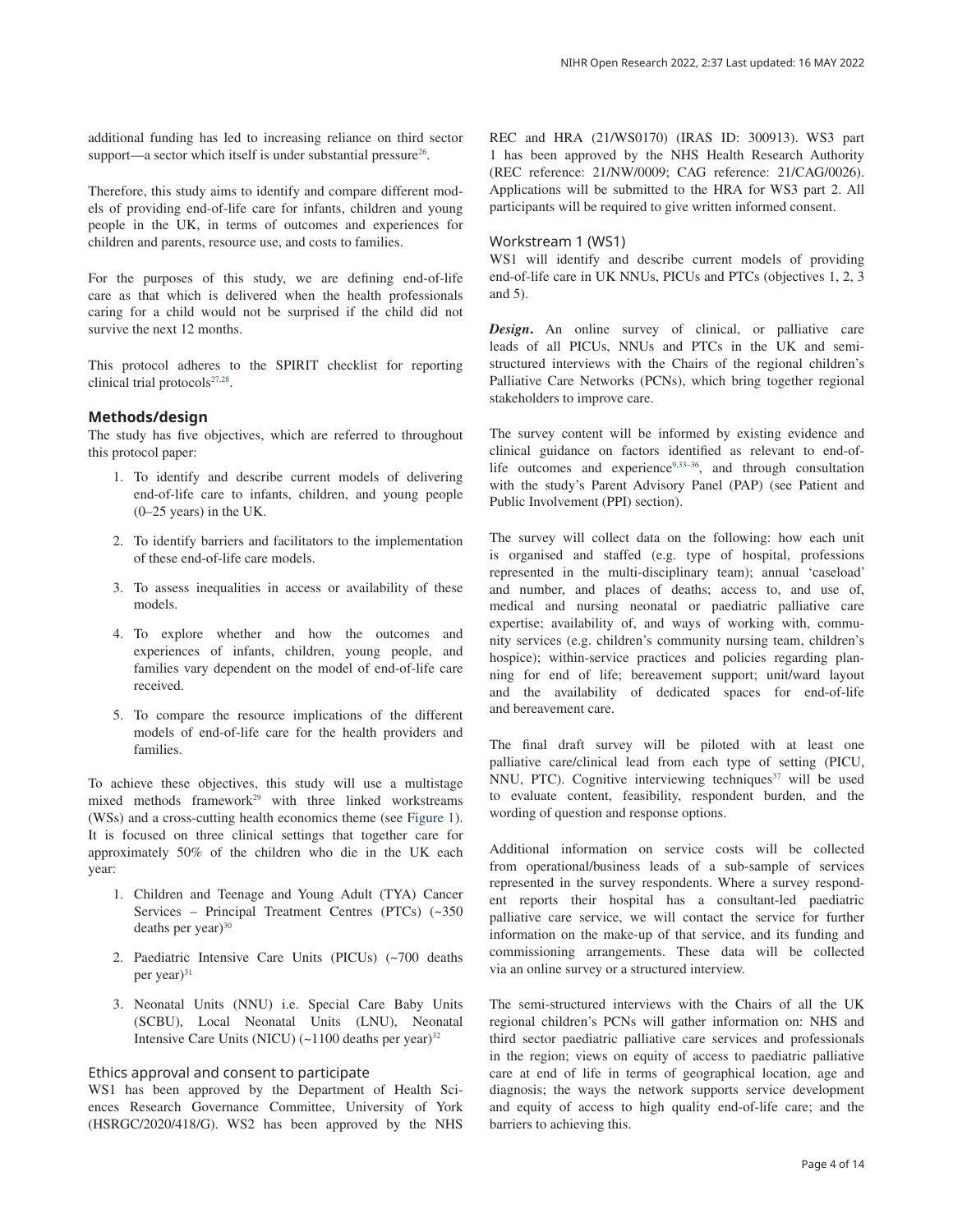

**Figure 1. Schematic of the ENHANCE project.** Abbreviations: 1 Children and Teenage and Young Adult (TYA) Cancer services – Principal Treatment Centres 2 Paediatric Intensive Care Units 3 Neonatal Units 4 Palliative Care Network 5 Study Steering Committee 6 Patient and Public Involvement.

*Sampling***.** Palliative care or clinical leads/directors of all UK NNUs, PICUs and PTCs will be invited to complete the survey, or to cascade completion to the unit/centre's palliative care lead. Chairs of all UK regional PCNs (n=16) will be invited to participate in an interview.

*Recruitment***.** Professional member organisations and networks will distribute an email invitation to take part in the survey on behalf of the research team, and we will also advertise the study via social media. The survey will include the participant information sheet (PIS). The identity and contact details of Chairs of regional PCNs is publicly available. They will be

invited to take part via an email from the study team, which will also have a copy of the PIS attached.

*Data collection***.** The survey will be hosted on the Qualtrics© survey 7 platform<sup>38</sup> (RRID: SCR\_016728) (An open-access alternative that can provide an equivalent function is Survey Monkey). Email reminders will be used to maximise response rates. The interviews will be conducted via telephone (audiorecorded and transcribed) or video call (recorded).

*Data analyses***.** The objective of the analysis of the survey data is to develop a typology of current approaches/service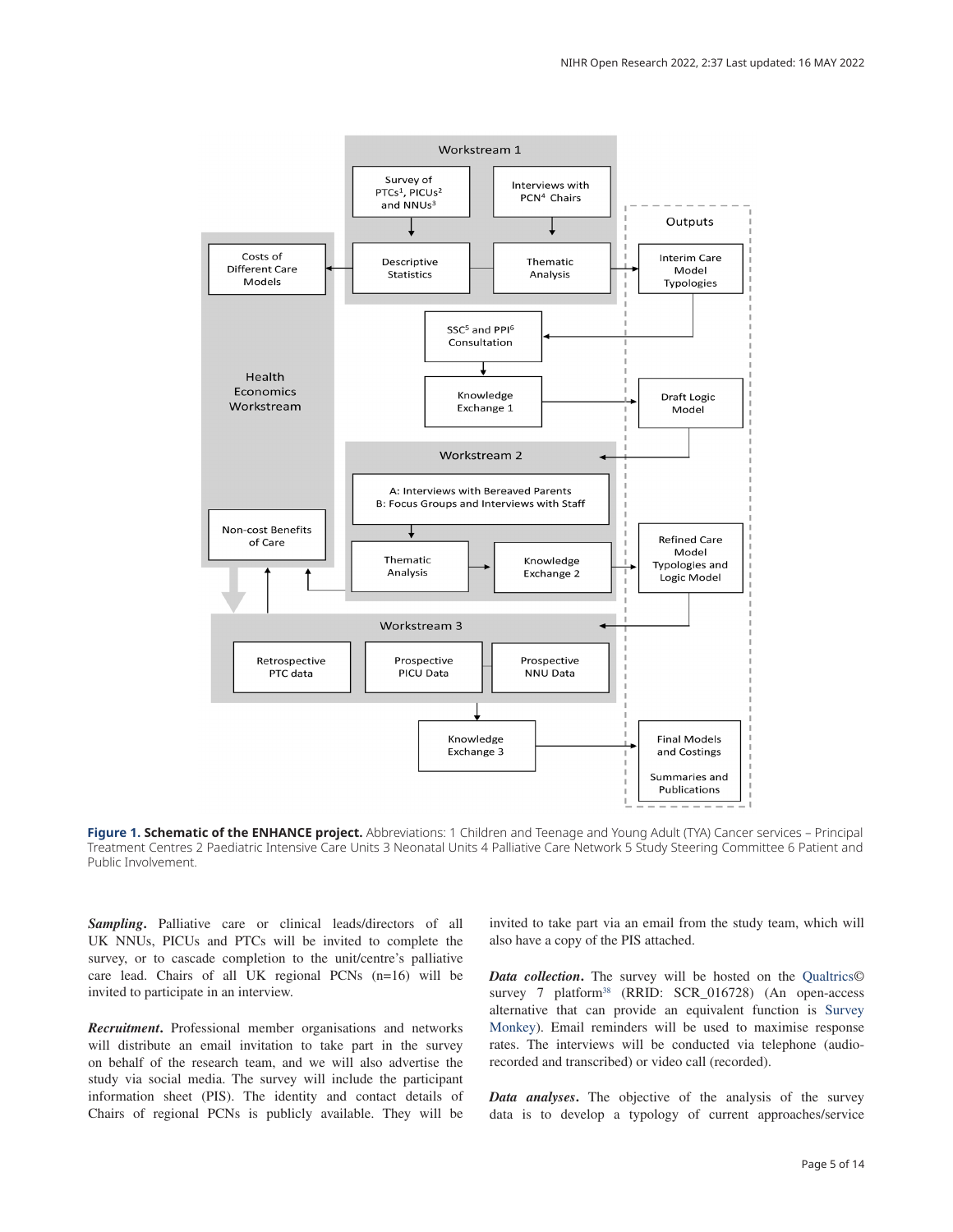models of delivering end-of-life care, and provide a descriptive account of these models and their occurrence/distribution across NNUs, PICUs, and children's and TYA PTCs.

Data will be extracted into R<sup>39,40</sup> (RRID: SCR\_001905), from Qualtrics©. We will use Upset Plots (software package ComplexUpset v1.3.3)<sup>41,42</sup> to visualise patterns in the way service characteristics identified *a priori* (see *Design* above) are relevant to end-of-life outcomes and experiences<sup>35,36,43</sup> (see *Design* above).

Once identified, cross-tabulation will be used to compare endof-life care delivery models with respect to organisational, patient, and contextual characteristics and region. A thematic analysis<sup>44</sup> of interviews with regional PCN Chairs will be used to understand and compare views on end-of-life care across regions, and the barriers to, and facilitators of high quality end-of-life care.

*Integration with other workstreams***.** An initial logic model representing end-of-life care models will be developed by drawing on the findings of WS1 and existing literature<sup>14,33,34,45–48</sup>. These will inform plans for the subsequent workstreams, e.g. topics guides and participants for WS2, and variables and outcomes for WS3.

Preliminary WS1 findings will be presented at a sector knowledge exchange event, with these discussions informing the final stages of work specifying alternative delivery models, and the selection of research sites for WS2. A paper reporting findings will be submitted to a peer-reviewed publication.

#### Workstream 2 (WS2)

WS2 will evaluate and explore how the delivery and experience of end-of-life care provision varies according to the different models identified in WS1 (objectives 2, 3, 4 and 5).

*Design*. WS2 of ENHANCE will use qualitative methods and draw upon the principles of thematic Framework Analysis<sup>27</sup>,

which will enable comparisons of similarities and differences in parents' and professionals' accounts to be made across each model.

Data will be drawn from interviews with bereaved parents and from focus groups with health professionals. The interviews will explore parents' experiences of their child's treatment and care towards the end of their life, as well as perceived outcomes and costs to them. The focus groups will explore health professionals' experiences of meeting end-of-life care needs and factors affecting access and delivery, including identification of any inequalities. These may be supplemented with individual interviews with other service staff (e.g. business managers) to explore resource implications of the different models.

*Sampling***.** PTCs, PICUs, NNUs will be purposively sampled to ensure representation of those that best fit each of the models identified in WS1. If, for example, six models are identified in WS1, parents and health professionals in approximately three services per model will be sought.

A minimum of seven parents (matching the inclusion criteria in Table 1A) per end-of-life care model will be interviewed (e.g. if six models are identified, total n≥42 parents), with care taken to ensure relevant clinical and demographic characteristics are represented, including: child age and their role in decision making; underlying diagnosis; expected/unexpected death; place of death; family composition; ethnicity; and socioeconomic status. This diversity will be achieved using two strategies: 1) screening of children's records in advance of recruitment; and 2) monitoring of data collected in order to focus later recruitment on characteristics not reflected in the initial sample.

Parents whose children died in the last three months or more than three years ago (at the time of recruitment) will be excluded $49,50$ . This decision has been made with reference to relevant research<sup>49,50</sup>, our own experience of conducting research with bereaved parents<sup>51</sup>, and input from the study PAP.

#### **Table 1. Inclusion criteria for WS2 participants.**

#### **A: Parents**

- 1 Bereaved parents/guardians where the deceased child was between neonatal to 25 years old at the time of death
- 2 Parents/guardians whose child has died in the last three years, and no sooner than in the last three months
- 3 Bereaved parents/guardians whose child was treated in one of the study's three settings (PTCs, PICUs, NNUs)
- 4 Bereaved parents/guardians who are able to speak and understand English
- 5 Bereaved parents/guardians who are able to give written and informed consent

## **B: Health professionals**

- 1 Staff who work in one of the study's three settings (PTCs, PICUs, NNUs), or for a service that is identified as being important for the functioning of one of the end-of-life models identified in WS1
- 2 Staff who have worked with children who have died between neonatal to 25 years old
- 3 Staff who are able to speak and understand English
- 4 Staff who are able to give written and informed consent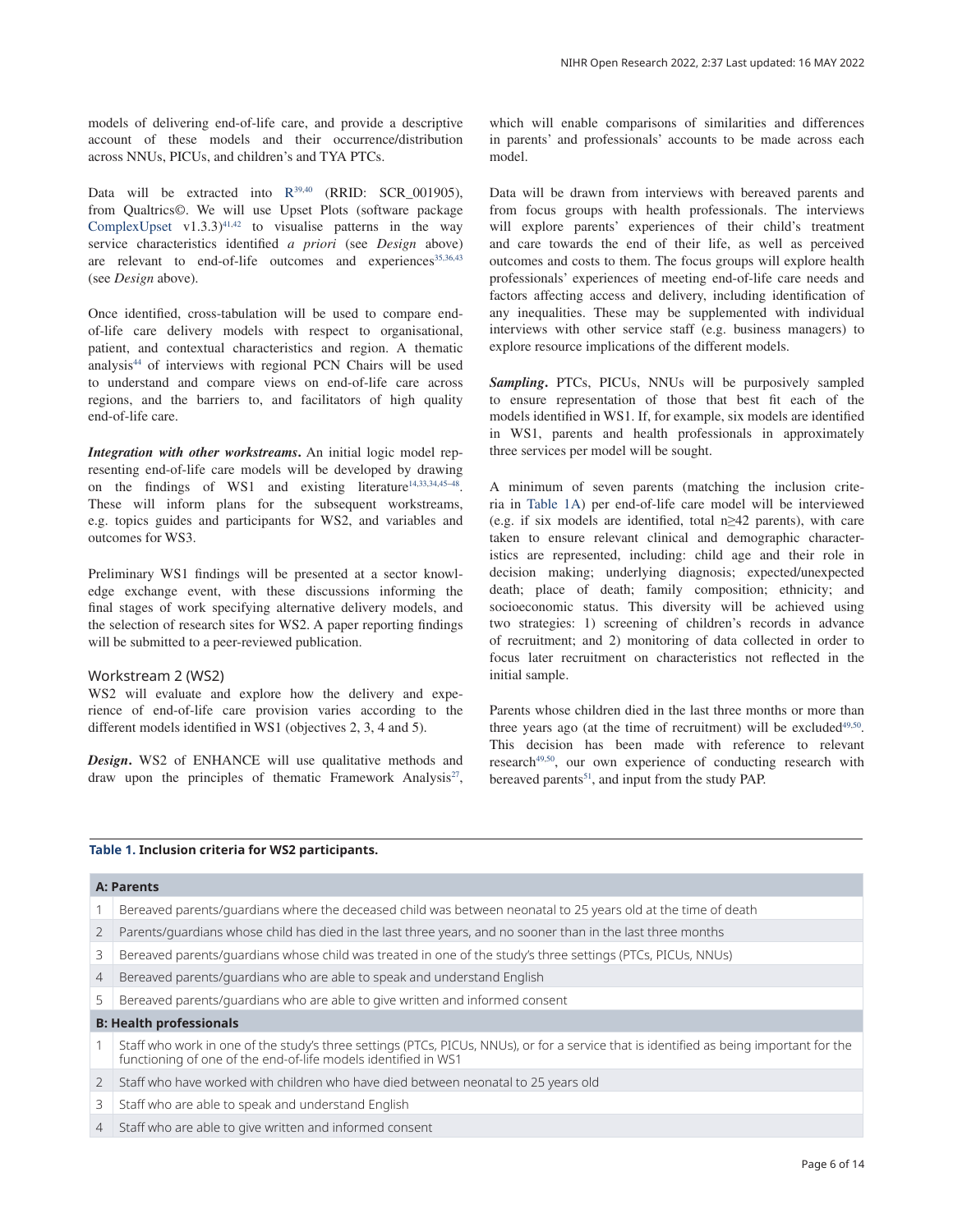A minimum of three health professional focus groups per end-of-life care model will be conducted (e.g. where six models are identified, there will be 18 focus groups in total with each attended by at least six participants, total n>108). The inclusion criteria for health professionals is outlined in Table 1B.

Final sample sizes will be determined by the number of end-oflife care models identified in WS1 (and therefore explored), and the final sampling criteria for WS2, which will be informed by WS1 findings, existing literature, and input from the study PAP.

*Recruitment and consent***.** Parents will be recruited in one of two ways: a) identified by clinical teams in the selected sites; b) recruited by social media, noticeboards and newsletters.

In the first instance, clinical teams will review children's records to identify eligible parents and will make first contact. Interested parents will be asked to complete a 'consent-to-contact' form and return it to the research team, who will then contact them directly to explain the study and arrange an interview. In the second instance, the study will be advertised via social media, posters and leaflets where appropriate, and parents will contact the research team directly.

Parents will be asked to indicate a trusted health professional that they would like the research team to contact in case they become distressed during, or have any concerns about, the interview. During interviews, the researcher will monitor (observation of verbal and nonverbal behaviours) and proactively re-check consent. At the close of the interview, consent will be re-checked and all parents will be offered a follow-up call from the study team.

For the focus groups, the local Principal Investigator (PI) at each participating NHS site will identify suitable participants, circulate recruitment materials, and coordinate arrangements. Interested staff will be asked to contact the research team directly. Following the focus groups, the study will decide whether additional data on end-of-life care costs and resources are needed, and will liaise with the local PI to identify suitable participants and invite them to take part in an interview.

All potential participants (parents and health professionals) will receive a PIS explaining the study and what will happen to them and their information if they take part, and all participants will provide written or electronic consent in advance of taking part in an interview or focus group.

*Data collection***.** The parent interviews, which will take place face-to-face or via video or telephone call, will be split into a narrative section (inviting parents to tell their story of their child's end of life and the period immediately following) and a section using a semi-structured topic guide. This has the benefit of allowing parents to share their experiences without imposing a structure or order in the first part of the interview but ensuring that key topics are consistently covered with all participants. The topic guide for the latter section will

be informed by: WS1 findings; consultation with key stakeholders; and existing research that has explored end-of-life care provision with families<sup>17,47,51–56</sup>. It will also be piloted with at least two parent advisors. The topic guide will include an exploration of important outcomes associated with end-of-life care and resource implications for families (e.g. costs of car parking, time off work), to inform WS3 and the cross-cutting health economics theme.

The focus groups (lasting ~90mins) will be located on Trust premises or conducted via video call (e.g. Microsoft Teams, Zoom) to facilitate attendance of staff working in different services and organisations. Each focus group will consist of 6–12 staff participants working in different services operating the same end-of-life care model. Thus, a single focus group will include 2–3 staff from each of the three main services (i.e. PTCs, PICUs, NNUs), and also where relevant 2–3 staff from services feeding into the end-of-life care model (e.g. children's hospice, children's community nursing team). Each focus group will also include staff working in different roles (e.g. physicians, nurses, allied health professionals).

A topic guide will be used to structure the focus groups, and will be informed by WS1 findings, stakeholder consultation and existing research<sup>57</sup>. As with the parent interviews, the topic guide will include exploration of important outcomes associated with end-of-life care and resource use.

Interviews and focus groups will be conducted by experienced qualitative researchers. Face-to-face and telephone interviews will be audio-recorded using an encrypted digital audio recorder, and video calls will be audio-recorded by the video conference platform. All interviews and focus groups will be transcribed (intelligent verbatim) for analysis by an external, GDPR-compliant transcription company with experience of transcribing data collected for health research.

Researchers involved in data collection will also keep field notes throughout the data collection process, commenting on important non-verbal data and interesting observations to either follow-up in subsequent interviews or focus groups, or to explore during the analysis process.

*Data analyses***.** The data for analysis will comprise interview and focus group transcripts, audio-recordings, and the researchers' field notes. The data will be analysed using thematic Framework Analysis (in a six-step process, see Table 2) to draw out key themes that "capture something important about the data in relation to the study objectives, and represent some level of patterned response or meaning within the data set"39. Data will be analysed by model to facilitate an understanding of similarities and differences between the models. Parent and health professionals' data for each model will be analysed together and compared during the development of themes to identify similarities, differences, and disagreements.

Up to five analysts will work together through the analytical steps. One of the analysts will be the study's parent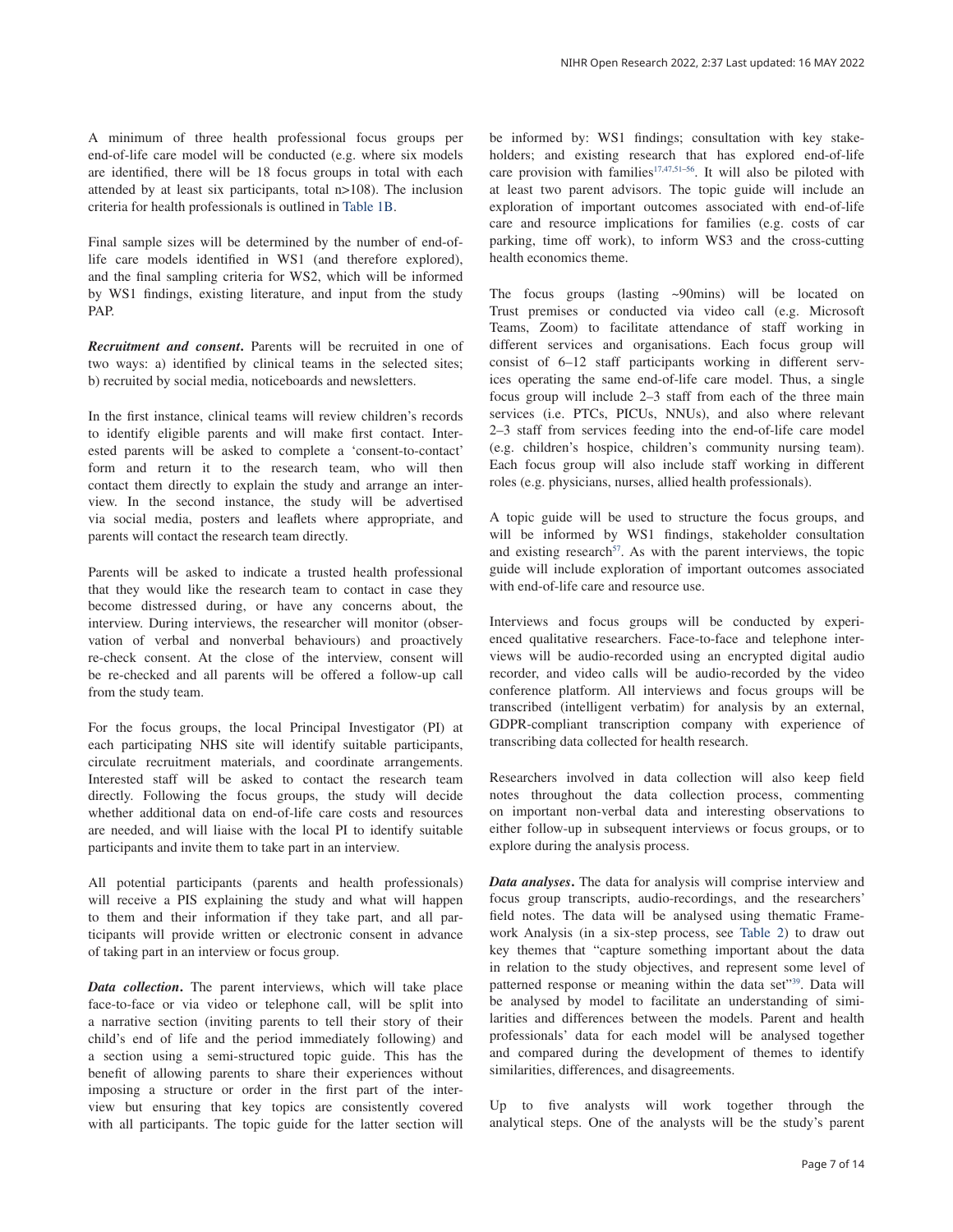| <b>Stage</b>                                                                                                                                                                                                                                                                                                                                                                                                                                                                            | <b>Description</b>                                                                                                                                                                                                                                                                                                                                                                                                                                                                                                                                                                                                                                                                                                 |
|-----------------------------------------------------------------------------------------------------------------------------------------------------------------------------------------------------------------------------------------------------------------------------------------------------------------------------------------------------------------------------------------------------------------------------------------------------------------------------------------|--------------------------------------------------------------------------------------------------------------------------------------------------------------------------------------------------------------------------------------------------------------------------------------------------------------------------------------------------------------------------------------------------------------------------------------------------------------------------------------------------------------------------------------------------------------------------------------------------------------------------------------------------------------------------------------------------------------------|
| 1: Familiarisation with<br>the data                                                                                                                                                                                                                                                                                                                                                                                                                                                     | All the analysts will read and re-read all the transcripts — parent transcripts first and then staff<br>focus group data second - to explore how similar they are in content.                                                                                                                                                                                                                                                                                                                                                                                                                                                                                                                                      |
| 2: Generating initial<br>codes                                                                                                                                                                                                                                                                                                                                                                                                                                                          | One analyst (A1) will make notes of interesting concepts and ideas (referred to as 'codes' from<br>hereon) that relate to the research objectives. The other analysts will read a proportion of<br>transcripts for each model and note down commonly occurring codes. Working together, the<br>analysts will discuss the selection, labelling and meaning of codes. At this stage, the data will be<br>managed and coded in NVivo software (RRID: SCR_014802) <sup>41</sup> .                                                                                                                                                                                                                                      |
| 3: Developing a working<br>analytical framework                                                                                                                                                                                                                                                                                                                                                                                                                                         | A1 will continue to generate codes that represent the data and discuss these regularly with the<br>other analysts. All researchers will meet and agree on a set of codes to apply to all subsequent<br>transcripts. The analysts will work together to identify categories that represent the data and<br>explore relationships between codes and categories, e.g., identifying how groups of codes may<br>be combined to generate categories, and how these relate to the different models of end-of-life<br>care. Similarities and differences between the models will be explored during this step. A working<br>analytical framework will be created, possibly through a process involving several iterations. |
| 4: Applying the analytical<br>framework                                                                                                                                                                                                                                                                                                                                                                                                                                                 | All analysts will then work together to apply the working analytical framework to all subsequent<br>transcripts.                                                                                                                                                                                                                                                                                                                                                                                                                                                                                                                                                                                                   |
| 5: Charting data into the<br>framework matrix                                                                                                                                                                                                                                                                                                                                                                                                                                           | All analysts use a spreadsheet document to generate a matrix with cases (participants) along the<br>rows, and categories placed along the columns. Into this matrix, the data from the interviews and<br>focus groups will be 'charted' or inputted. This will require a balance between summarising the data<br>so it is manageable whilst still retaining the original meanings and context of the original data.                                                                                                                                                                                                                                                                                                |
| 6: Interpreting the data<br>$\lambda$ , $\lambda$ , $\lambda$ , $\lambda$ , $\lambda$ , $\lambda$ , $\lambda$ , $\lambda$ , $\lambda$ , $\lambda$ , $\lambda$ , $\lambda$ , $\lambda$ , $\lambda$ , $\lambda$ , $\lambda$ , $\lambda$ , $\lambda$ , $\lambda$ , $\lambda$ , $\lambda$ , $\lambda$ , $\lambda$ , $\lambda$ , $\lambda$ , $\lambda$ , $\lambda$ , $\lambda$ , $\lambda$ , $\lambda$ , $\lambda$ , $\lambda$ , $\lambda$ , $\lambda$ , $\lambda$ , $\lambda$ , $\lambda$ , | During all these stages, the analysts will work with the wider research team and the PAP to review<br>and refine the categories and the analytical framework. Each final category will be defined and<br>described using quotations to illustrate meaning, and the study findings will be incorporated into<br>the model typologies and logic model developed in WS1, e.g., adding descriptive details about<br>implementation, causal mechanisms, outcomes.                                                                                                                                                                                                                                                       |

#### **Table 2. Six steps of thematic framework analysis to be applied to WS2.**

Adapted from Guest et al., 2012<sup>44</sup>

co-investigator (see PPI section), who will receive appropriate training and support for the role. Having up to five analysts working together and including a parent as analyst will help to ensure rigour, authenticity and dependability of findings<sup>40</sup>. The wider research team and study PAP will be utilised at key points during the analysis to help identify and refine the key themes that represent the data and interpret their meaning.

*Integration with other workstreams***.** The results of this workstream will help refine the logic model for end-of-life care for children and contribute towards an understanding of factors affecting access to, and uptake of end-of-life care across the models. Model typologies will also be refined and expanded. Outputs will be presented at a second knowledge exchange workshop (month 34) for discussion and to aid our interpretation of the findings. The final results will be presented in a peer-reviewed publication.

## Workstream 3

WS3 will evaluate and explore the impacts of the different models of end-of-life care provision on child and parent outcomes (objectives 2–5). Using routinely collected data for children with cancer and prospective data collection in PICUs and NNUs, WS3 will assess whether outcomes vary according to the different models of end-of-life care.

## Part 1 – Cancer PTCs, PICUs and adult ICUs

*Design***.** This part of WS3 will perform retrospective secondary analysis of routinely collected data of linked population-level datasets available for children, teenagers and young adults (up to age 25 years) with cancer and who died from 2012–2020 in England (n≈4000). We will assess whether the use of 'high intensity' treatments (see data analysis section below) in infants, children and young people who have died from cancer varies depending on the model of end-of-life care that their service delivered.

*Data collection***.** The data sources, variables and process of data linkage are summarised in Table 3 and the variables are summarised in Table 4. After linkage, pseudonymised data will be securely transferred to the University of York for data analyses.

*Data analyses*. We will use  $R^{39,40}$  to analyse the data for this portion of the study. After linkage has concluded, an assessment of data quality and completeness will be undertaken for all the key clinical and demographic variables of interest. An assessment of missing data will be undertaken once the data are linked and multiple imputation using chained equations will be used where appropriate<sup>58</sup>. If imputed datasets are used, sensitivity analyses comparing complete case analyses with the imputed analyses will be undertaken.

Some key demographic variables (e.g. ethnic group, deprivation score) will be obtained by combining different data sources. If any conflict between data sources occurs, we will assign the most commonly recorded ethnic group (census 2011 categories) assuming that it is not 'unknown'.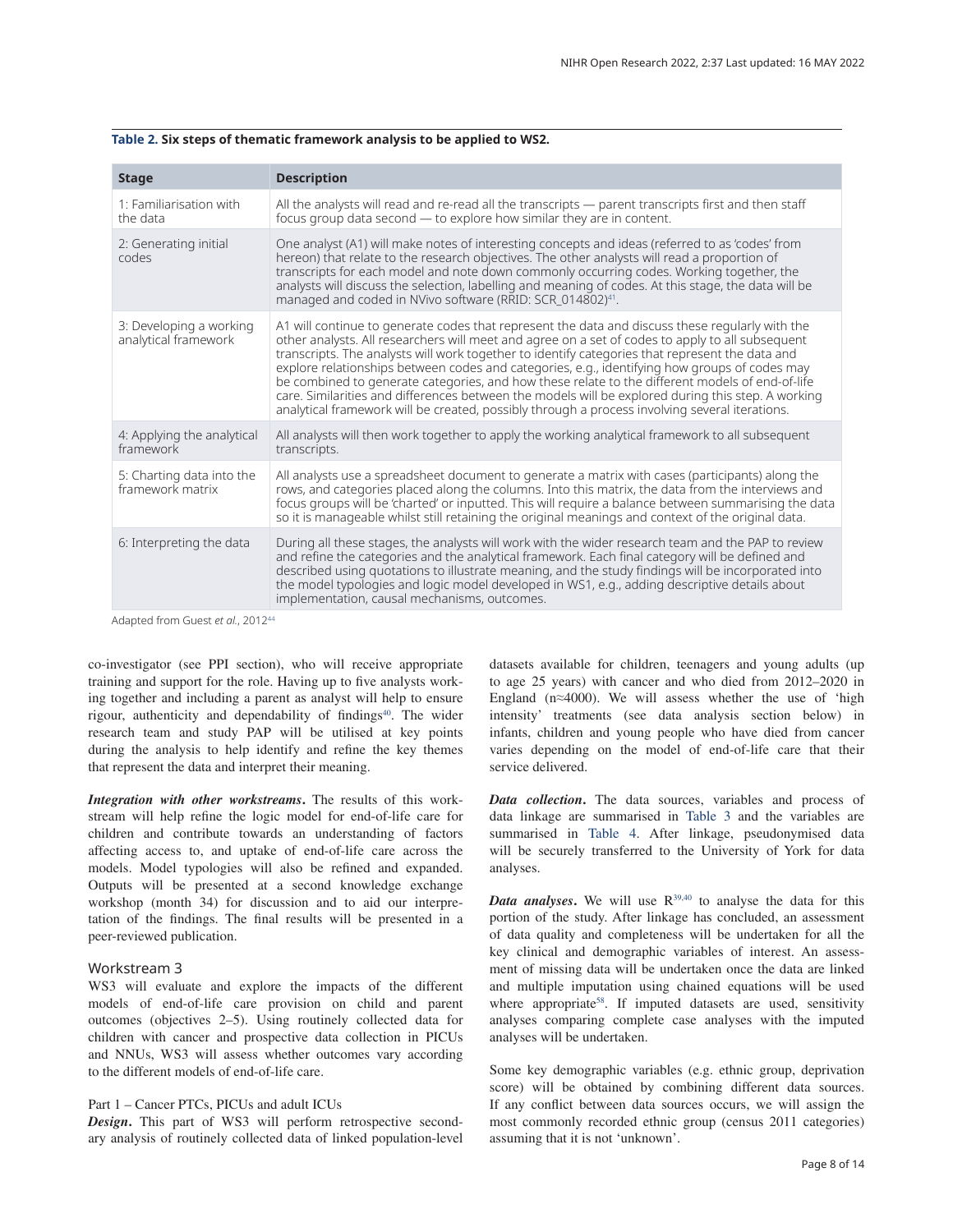## **Table 3. Data sources, WS3, Part 1: Children in Cancer PTCs, paediatric and adult ICUs.**

## **Data Sources**

Paediatric Intensive Care Audit Network (PICANet)

ICU Case mix Programme (ICNARC)

Public Health England (PHE) National Cancer Registration and Analysis Service (NCRAS)

Hospital Episode Statistic Data (HES) for admitted care, outpatient, and A&E

Systemic Anti-Cancer Therapy Data set (SACT), i.e. chemotherapy.

Radiotherapy Data Set (RTDS)

Office for National Statistics (ONS) death certificate data

## **Data Linkage**

The data sources held by PHE are already linked on an individual level

The PICANet and ICNARC data will be linked by PHE using deterministic data linkage techniques using dataset serial number, NHS number, name, date of birth, sex, and postcode.

|  |  |  |  |  | Table 4. Key variables / source data, WS3, Part 1: Children in Cancer PTCs, paediatric /adult ICUs. |
|--|--|--|--|--|-----------------------------------------------------------------------------------------------------|
|--|--|--|--|--|-----------------------------------------------------------------------------------------------------|

| <b>NCRAS</b><br>(Primary<br>dataset):                     | <b>Treatment Data</b><br>(SACT/RDTS)                   | <b>Intensive care</b><br>data<br>(PICANet data)                                                                                                                                                                                                                                                                                                                                                                                                                                                   | <b>Hospital</b><br>admission<br>data (HES)                                                                                                                                                                                                                                                                               | <b>Outpatient</b><br>data (HES)                                                                          | A & E data<br>(HES)                                                                                                                          | <b>Death</b><br>registration<br>data (ONS)              |
|-----------------------------------------------------------|--------------------------------------------------------|---------------------------------------------------------------------------------------------------------------------------------------------------------------------------------------------------------------------------------------------------------------------------------------------------------------------------------------------------------------------------------------------------------------------------------------------------------------------------------------------------|--------------------------------------------------------------------------------------------------------------------------------------------------------------------------------------------------------------------------------------------------------------------------------------------------------------------------|----------------------------------------------------------------------------------------------------------|----------------------------------------------------------------------------------------------------------------------------------------------|---------------------------------------------------------|
| Cancer<br>diagnoses<br>Age<br>Sex<br>Date of<br>Diagnoses | Chemotherapy<br>and dates<br>Radiotherapy and<br>dates | Age<br>Sex<br>Ethnicity<br>Deprivation score<br>Planned or<br>unplanned<br>admission<br>Date & time of<br>admission<br>Source of<br>admission<br>Date of discharge<br>Destination on<br>discharge<br>Date of death (if<br>occurred)<br>Primary reason for<br>admission<br>Comorbidities<br>Paediatric Index<br>of Mortality score<br>and variables used<br>to derive this<br>Daily<br>intervention data<br>(e.g.mechanical<br>ventilation,<br>inotropic support,<br>renal replacement<br>therapy) | Age<br>Sex<br>Ethnicity<br>Deprivation<br>score<br>Diagnoses<br>(ICD10 codes)<br>Procedures<br>(OPCS codes)<br>Date of<br>admission<br>Source of<br>admission<br>Specialty of<br>admission<br>Emergency<br>or planned<br>admission<br>Date of<br>discharge<br>Discharge<br>destination<br>Date of death<br>(if occurred) | Age<br>Sex<br>Ethnicity<br>Deprivation<br>score<br>Date of<br>appointment<br>Specialty of<br>appointment | Age<br>Sex<br>Ethnicity<br>Deprivation score<br>Date and time of<br>attendance<br>Diagnoses/reason<br>for attendance<br>Outcome<br>Treatment | Date of death<br>Cause(s) of<br>death<br>Place of death |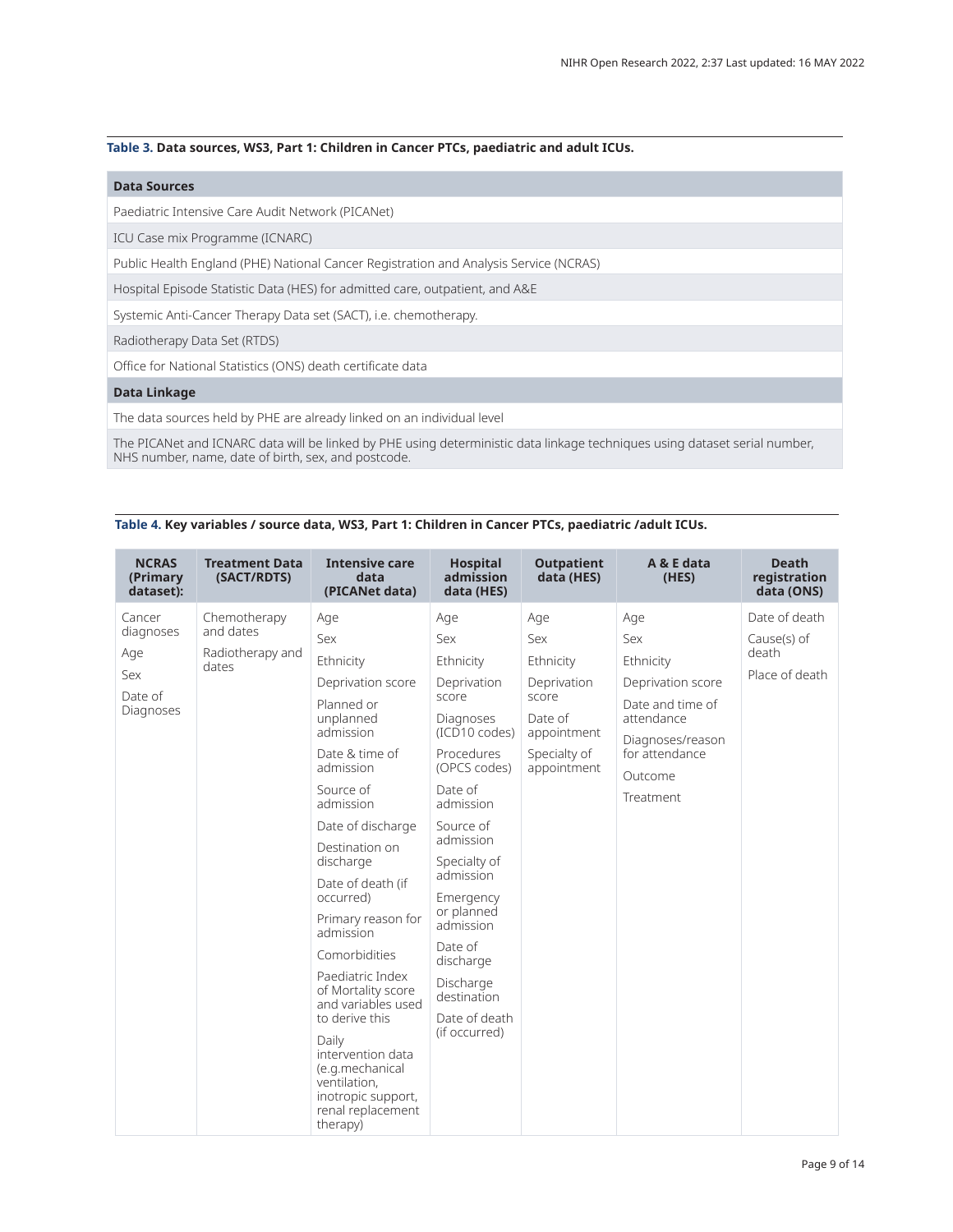The current definition of 'high-intensity care' at the end of life was developed from research in adult palliative/end-of-life care in North America (listed as high intensity treatments in Table 5). This definition has been used in paediatric end-of-life research in Canada and the US. In order to make the definition more culturally appropriate, we hosted a virtual (via Zoom) consultation event with paediatric oncology and haematology experts.

Analyses will evaluate and compare outcomes used in different end-of-life care models (identified in WS1) using appropriate regression models. Each analysis will account for the multiple confounding factors in this population (age, underlying diagnoses, comorbidities, outpatient attendance, socioeconomic status (Index of multiple deprivation))<sup>59</sup> identified using causal inference methods $60-62$ .

## Part 2 – PICU and NNU

*Design***.** This part of WS3 will use prospective longitudinal data collection from clinicians and parents to explore additional individual level outcomes beyond those in Part 1. PICUs (approx. 10–12 units) and NNUs (approx. 40–50 units) in the UK will be purposively sampled to include examples of each model identified in WS1, as well as other factors including size, geography and distance from key end-of-life care providers.

*Data collection***.** Prospective data collection using BadgerNet (NNU) and PICANet (PICU), including quality indicators of care<sup>63</sup> and outcomes up to and including death, with these informed by WS1 and WS2.

A deferred model of consent will be used: clinical teams will record standardised information on children's outcomes prior to death and parents will then be approached to consent to the study if their child dies<sup>64</sup>. Previous studies have shown how difficult it is to obtain consent in the PICU setting<sup>65</sup>, there is debate over whether true informed consent can be obtained at times of very high levels of anxiety<sup>66</sup> and in the intensive care setting<sup>67,68</sup>, and there is evidence that deferred consent is acceptable to parents in this context<sup>69,70</sup>. The research team will not receive any data until parents have consented to inclusion in this study. Data will be collected for ~1200 children (to yield 800 deaths) over an 18-month period.

PICUs: Children will be identified by PICU staff (in approx. 10–12 PICUs) when they are at high risk of death (e.g. starting to discuss do not attempt resuscitation (DNACPR)). We will need to recruit ~600 children to capture ~400 deaths.

NNUs: Infants will be identified by NNU staff (in approx. 40–50 NNUs) at the point that they are identified at risk of death (e.g. high clinical risk index for babies (CRIB) score<sup>65</sup>), severe hypoxic-ischemic encephalopathy<sup>66</sup>, extreme prematurity (23/24wks) or starting to discuss DNACPR (we will need to recruit  $~600$  babies to capture  $~400$  deaths).

If there are six models of care to explore and compare then with a sample size of 800 we would have 80% power to detect differences of the magnitude of 0.44 (i.e. effect size) on the primary outcome quality of death scale<sup>67</sup>. If there are fewer models of care then smaller differences could be detected whilst retaining 80% power (e.g. 0.34 with four models of care).

Utilising current clinical IT platforms (BadgerNet for NNU and PICANet<sup>31</sup> for PICU) we will collect information on quality indicators of care<sup>36</sup> and outcomes up to and including death. These outcomes will be informed by WS1 and WS2, but will likely include symptoms, choices offered to parents about place of care, involvement of SPPC team, place of death, presence of an advance care plan, and bereavement support offered. These data will be collected prospectively by the clinical team, with additional data collection from the parents, via postal, online or telephone questionnaire approximately three to six months after the child's death. These data will include: a quality-of-death scale to assess end-of-life care; one of the tools for economic evaluation (ICE-CAP-CPM<sup>68</sup>, PICU-QODD-20<sup>68,69</sup> or the children's palliative care outcome scale (cPOS)); an assessment of parent outcomes using the EQ-5D-5L $^{70}$ ; and data to explore the resource use and cost implications beyond secondary care, including primary care, hospice care, and parental out of pocket costs and reduction in, or loss of employment. We will determine the most appropriate tool to use to assess end-of-life care based on the findings of WS1 and WS2, and through consultation work with our Parent Advisory Group.

*Data analyses*. We will use  $R^{39,40}$  to analyse the data for this portion of the study. Clinical and demographic data of the infants and children who have died and their parents will be summarised in a table using descriptive statistics. Continuous measures will be reported as means and standard deviations or medians and interquartile ranges (as appropriate), and categorical data will be reported as counts and percentages. The flow of participants

## **Table 5. Key outcomes for WS3, Part 1: Children in Cancer Principal Treatment Centres.**

## **Primary outcome**

Any one of the following high intensity treatments: intravenous chemotherapy <14 days from death (yes/no); more than one emergency department visit (yes/no); and more than one hospitalization or intensive care unit admission <30 days from death (yes/no)<sup>71</sup> .

### **Secondary outcomes**

Mechanical ventilation <14 days from death, place of death (hospital, home, hospice).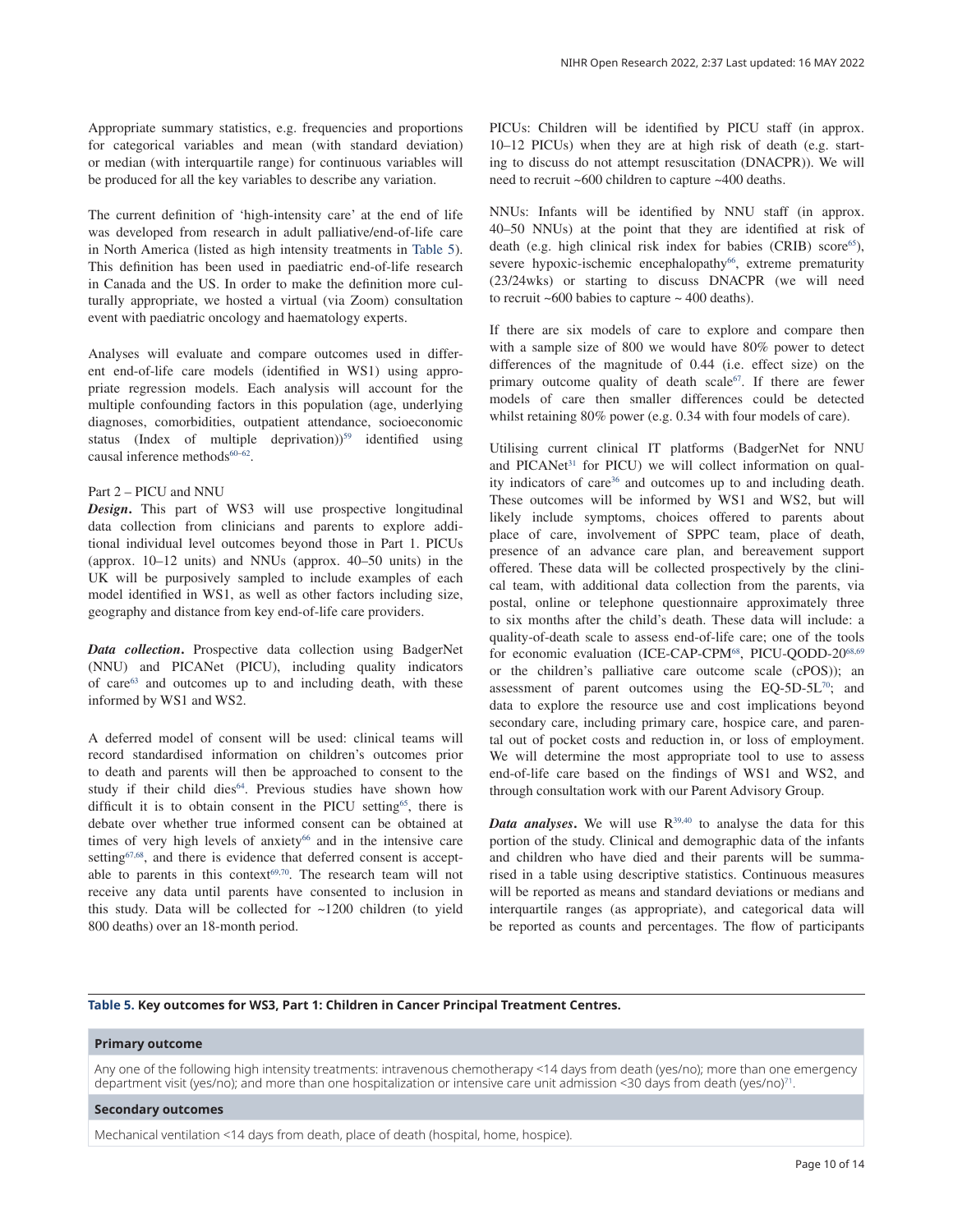through the study will be presented in a diagram detailing reasons for withdrawal where data are available.

The quality-of-death scale chosen to assess end-of-life care will be analysed using multiple linear regression with the qualityof-death scale as the outcome and model of end-of-life care as the independent variable of interest adjusting for the multiple confounding factors in this population (e.g. age, underlying diagnoses, co-morbidities).

Model assumptions will be checked and if they are in doubt the data will be transformed prior to analysis. The difference between the different models of care in the mean quality-ofdeath scale and corresponding 95% confidence interval will also be presented. Other outcomes of interest will be analysed using an analogous approach to that outlined above for the quality-of-death scale.

*Integration of WS3 with other workstreams***.** Findings from WS3, and the other final outputs, including the statistical model typologies, will be presented as part of the third knowledge exchange event in month 48 and will be presented in a peer-reviewed publication.

#### Health economics cross-cutting theme

The health economics component of the study is a crosscutting theme. It will identify and estimate the relevant outcomes and resource-use implications of the provision, or lack of end-of-life services, with an underlying aim of considering how such services can be meaningfully assessed using economic evaluation frameworks of cost-effectiveness to inform future value assessments of end-of-life services in these settings. This component will be embedded within the three workstreams. It will contribute to the planned summaries of the cost of the different models of care in addition to informing the structure of subsequent resource-use explorations in WS2 and WS3.

*Design and data collection***.** Objective 4 (the outcomes associated with the models of care) will be assessed primarily through collaboration with the novel data collection in WS2 and WS3. These will be used to inform a summary of the non-cost benefits associated with each care model and an assessment of whether outcomes for children and families vary according to the different models of end-of-life care.

Objective 5 (the cost of the different models of end-of-life care) will be explored in several ways, including a review of the available published and grey literature, use of survey and discussion-based elicitation methods as part of WS1 and WS2 respectively, and regression analyses of the resource use associated with the different models of care alongside WS3 Part 1 (secondary analysis of retrospective data from across the three clinical settings).

*Output*. The findings from these activities will be used to inform an analysis of the costs of providing the services and who bears them, alongside an exploration of the variation in the cost of the end-of-life care models through extensive sensitivity and scenario analyses. The cost and outcome estimates from these objectives will, if appropriate, be combined to inform a cost-consequence analysis of the different models of end-of-life care in the respective populations. The health economics component will also consider the appropriateness of existing cost-effectiveness evaluation frameworks to the clinical setting.

## Synthesis of workstreams

After WS3, the care model typologies and logic model will again be expanded to incorporate the new findings. Further interpretation of findings will be achieved through a study team workshop followed by the final knowledge exchange workshop focused on: i) what the common and distinct features (including outcomes, barriers, enablers, experiences, delivery aspects etc.) are across the models; and ii) developing conclusions on the study's overall implications for policy, practice, research.

#### Patient and public involvement (PPI)

The study's PPI plans have been designed with reference to the NIHR INVOLVE National Standards for Public Involvement<sup>72</sup>. A study-specific Parent Advisory Panel (PAP) (comprising around 10 parents with different experiences of end-of-life care) has been established and will be involved at all stages of the study. The group will meet two to four times each year, depending on the involvement required at different stages in the study. Other planned activities where closer involvement/input is required will be undertaken by one or two members, with appropriate training where required. Specific input is outlined in Table 6, below.

| Workstream      | <b>Tasks</b>                                                                                                                                 |
|-----------------|----------------------------------------------------------------------------------------------------------------------------------------------|
| W <sub>S1</sub> | Key characteristics to be included in the survey<br>Selection of models                                                                      |
| W <sub>S2</sub> | Review of consent materials and recruitment process<br>Topic quide development<br>Analysis                                                   |
| WS3             | Selection of outcomes and measures<br>Review of consent materials and recruitment process                                                    |
| General         | Integration following each workstream (e.g. developing model typologies and logic model)<br>Planning and attending knowledge exchange events |

## **Table 6. Input from the ENHANCE Parent Advisory Panel.**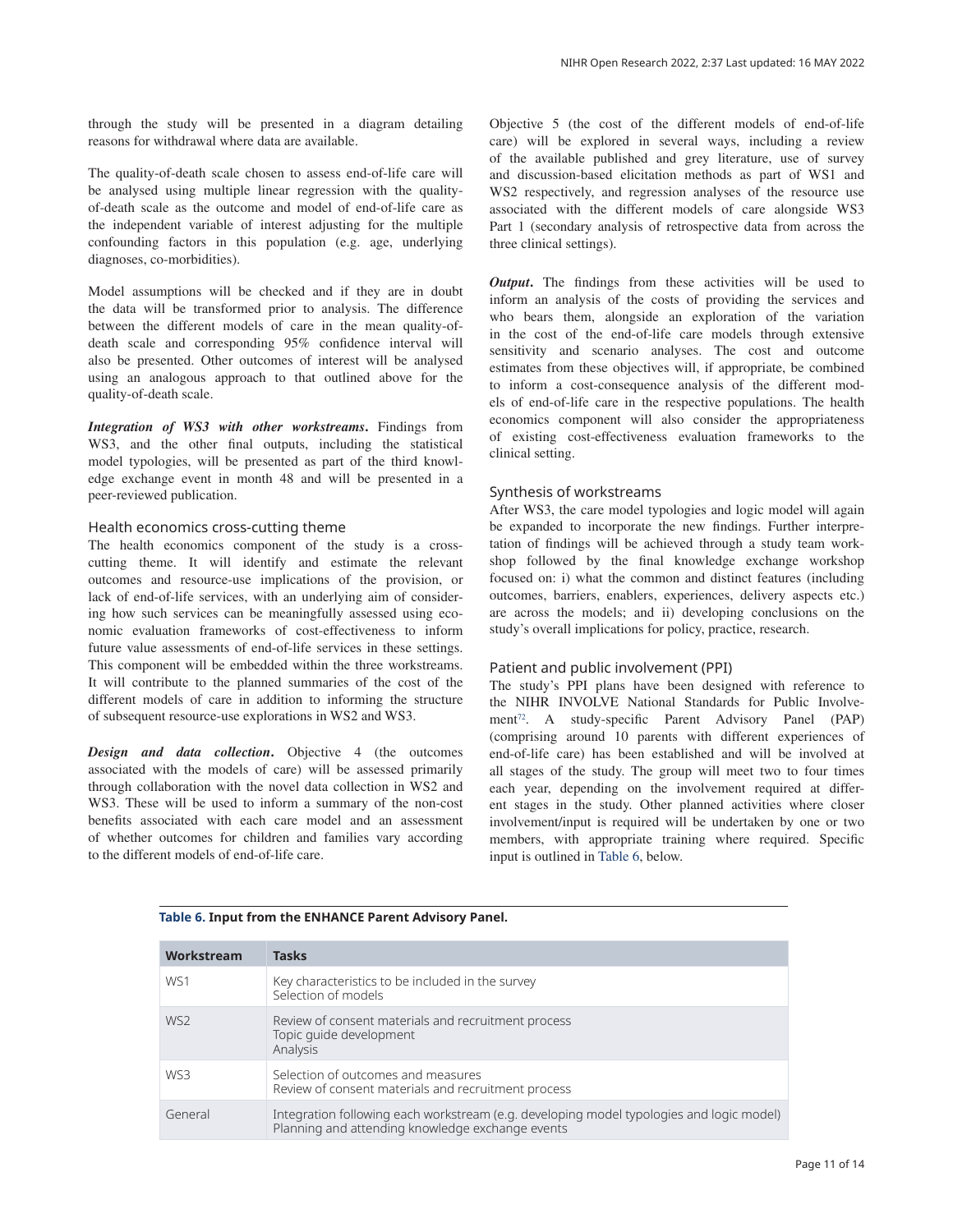The study's parent co-applicant will work alongside the study team, represent the PAP at management team meetings and SSC meetings, attend PAP meetings, provide support to other parent members throughout the study, be involved in data analyses in WS2, and assist with dissemination of study findings. A PPI log, guided by the Public Involvement Impact Assessment Framework<sup>73</sup>, will record planned and unplanned involvement, and how this involvement impacts on the study.

#### Study status

The data collection for WS1 has been completed and data analysis is currently ongoing. We have started to recruit NHS sites for WS2. We have submitted data access requests for WS3a.

## **Discussion**

Results from this study will identify and compare models of end-of-life care for infants, children and young people in terms of child and parent outcomes and their resource implications. It will allow researchers, decision makers, and the children and their families to contribute to an understanding of how we can ensure that the limited funding for end-of-life care can be used for greatest benefit for children at the end of their lives. It will also outline the likely benefits of additional funding in end-of-life care in terms of outcomes for children and their families.

Ensuring that the results of our study are incorporated into updated versions of clinical guidelines and policy statements is important. This will be achieved through directly informing the key professional organisations, including NHS England and NICE, and also through publishing the findings in peer-review journals. There may be some resistance to change within organisations, but having the key professional organisations engaged with this study throughout should enable more effective implementation of these study findings.

## **List of abbreviations**

| <b>CPOS</b>   | Children's Palliative Care Outcome Scale                              |
|---------------|-----------------------------------------------------------------------|
| CRIB          | Clinical Risk Index for Babies                                        |
| <b>DNACPR</b> | Do Not Attempt Cardiopulmonary Resuscitation                          |
| <b>HSRGC</b>  | Health Sciences Research Governance Committee<br>(University of York) |
| <b>HFS</b>    | Hospital Episode Statistics                                           |

## NIHR Open Research 2022, 2:37 Last updated: 16 MAY 2022

| <b>ICNARC</b> | Intensive Care National Audit and Research Centre |
|---------------|---------------------------------------------------|
| <b>TCU</b>    | Intensive Care Unit                               |
| LNU           | Local Neonatal Unit                               |
| <b>NCRAS</b>  | National Cancer Registration and Analysis Service |
| <b>NHS</b>    | National Health Service                           |
| <b>NICE</b>   | National Institute for Health and Care Excellence |
| <b>NICU</b>   | Neonatal Intensive Care Unit                      |
| <b>NIHR</b>   | National Institute for Health Research            |
| <b>NNU</b>    | Neonatal Unit                                     |
| ONS           | Office for National Statistics                    |
| PAP           | Parent Advisory Panel                             |
| <b>PCN</b>    | Palliative Care Network                           |
| <b>PHE</b>    | Public Health England                             |
| PT            | Principal Investigator                            |
| PICANet       | Paediatric Intensive Care Audit Network           |
| PICU          | Paediatric Intensive Care Unit                    |
| PIS           | Participant Information Sheet                     |
| <b>PPI</b>    | Patient and Public Involvement                    |
| PTC           | <b>Principal Treatment Centre</b>                 |
| <b>RTDS</b>   | Radiotherapy Dataset                              |
| <b>SCBU</b>   | Special Care Baby Unit                            |
| <b>SPPC</b>   | Specialist Paediatric Palliative Care             |
| <b>TYA</b>    | Teenage and Young Adult                           |
| <b>WS</b>     | Work Stream                                       |

## **Data availability**

Underlying data

No data are associated with this article.

## Reporting guidelines

Zenodo: SPIRIT checklist for 'End of life care for infants, children and young people (ENHANCE): Protocol for a mixed methods evaluation of current practice in the United Kingdom'. https://doi.org/10.5281/zenodo.6420928<sup>28</sup>

Data are available under the terms of the Creative Commons Attribution 4.0 International license (CC-BY 4.0).

#### **References**

- 1. Petrou S, Fraser J, Sidebotham P: **Child death in high-income countries.** *Lancet.* 2014; **384**(9946): 831–33. **PubMed Abstract** | **Publisher Full Text**
- Office for National Statistics: Mortality statistics-underlying cause, sex and **age.** London 2019; accessed 27.05.21. **Reference Source**
- 3. Fraser L, Gibson-Smith D, Jarvis S, *et al.*: **Estimating the current and future**

**prevalence of life-limiting conditions in children in England.** *Palliat Med.* 2021; **35**(9): 1641–1651. **PubMed Abstract** | **Publisher Full Text** | **Free Full Text** 

4. Sidebotham P, Fraser J, Fleming P, *et al.*: **Child death in high-income countries 2 Patterns of child death in England and Wales.** *Lancet.* 2014; **384**(9946): 904–14.

**PubMed Abstract** | **Publisher Full Text**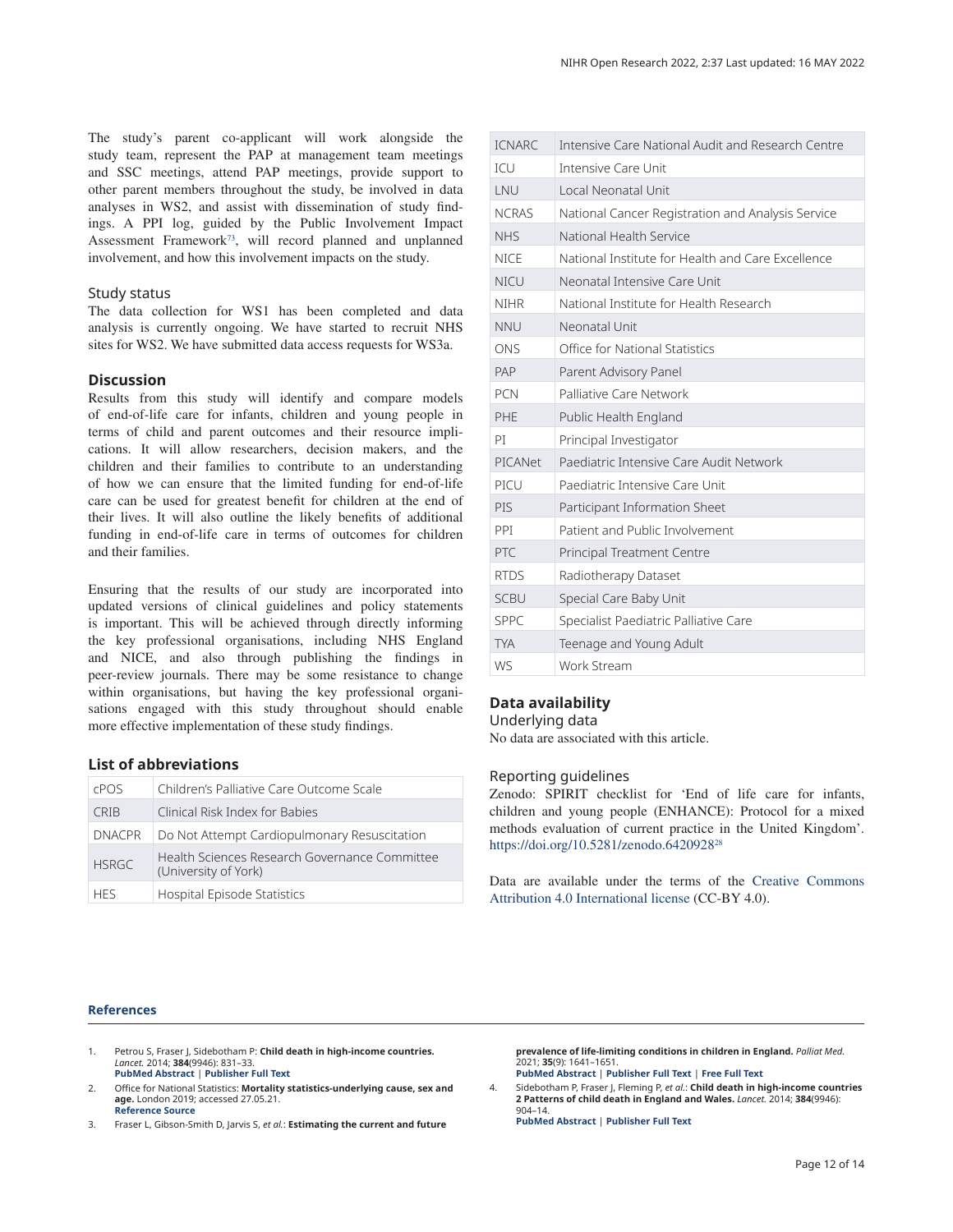- 5. NHS: **What end of life care involves.** 2018; accessed 08/06/21. **Reference Source**
- 6. Hain R, Heckford E, McCulloch R: **Paediatric palliative medicine in the UK: past, present, future.** *Arch Dis Child.* 2012; **97**(4): 381–84. **PubMed Abstract** | **Publisher Full Text**
- 7. Together for Short Lives: **A Guide to Children's Palliative Care**. 4th ed. Bristol, 2018. **Reference Source**
- 8. Noyes J, Edwards RT, Hastings RP, *et al.*: **Evidence-based planning and costing palliative care services for children: novel multi-method epidemiological and economic exemplar.** *BMC Palliat Care.* 2013; **12**(1): 18. **PubMed Abstract** | **Publisher Full Text** | **Free Full Text**
- 9. National Institute for Health and Care Excellence (NICE): **End of life care for infants, children and young people: planning and management**. London: National Institute for Health and Care Excellence, 2016. **PubMed Abstract**
- 10. Villanueva G, Murphy MS, Vickers D, *et al.*: **End of life care for infants, children and young people with life limiting conditions: summary of NICE guidance.** *BMJ.* 2016; **355**: i6385.

## **PubMed Abstract** | **Publisher Full Text**

11. Marcus KL, Santos G, Ciapponi A, *et al.*: **Impact of Specialized Pediatric Palliative Care: A Systematic Review.** *J Pain Symptom Manage.* 2020; **59**(2): 339–64.e10.

#### **PubMed Abstract** | **Publisher Full Text** | **Free Full Text**

- 12. Conte T, Mitton C, Trenaman LM, *et al.*: **Effect of pediatric palliative care programs on health care resource utilization and costs among children with life-threatening conditions: a systematic review of comparative studies.** *CMAJ Open.* 2015; **3**(1): E68–75. **PubMed Abstract** | **Publisher Full Text** | **Free Full Text**
- 13. Taylor J, Booth A, Beresford B, *et al.*: **Specialist paediatric palliative care for children and young people with cancer: A mixed-methods systematic review.** *Palliat Med.* 2020; **34**(6): 731–75. **PubMed Abstract** | **Publisher Full Text** | **Free Full Text**
- 14. Widger K, Medeiros C, Trenholm M, *et al.*: **Indicators Used to Assess the Impact of Specialized Pediatric Palliative Care: A Scoping Review.** *J Palliat Med.* 2019; **22**(2): 199–219.
	- **PubMed Abstract** | **Publisher Full Text**
- 15. Winger A, Kvarme LG, Løyland B, *et al.*: **Family experiences with palliative care for children at home: a systematic literature review.** *BMC Palliat Care.* 2020; **19**(1): 165.

**PubMed Abstract** | **Publisher Full Text** | **Free Full Text** 

Mitchell S, Spry JL, Hill E, et al.: **Parental experiences of end of life care decision-making for children with life-limiting conditions in the paediatric intensive care unit: a qualitative interview study.** *BMJ Open.* 2019; **9**(5): e028548.

**PubMed Abstract** | **Publisher Full Text** | **Free Full Text** 

- 17. Verberne LM, Schouten-van Meeteren AY, Bosman DK, *et al.*: **Parental experiences with a paediatric palliative care team: A qualitative study.** *Palliat Med.* 2017; **31**(10): 956–63. **PubMed Abstract** | **Publisher Full Text**
- 18. Montgomery K, Sawin KJ, Hendricks-Ferguson VL: **Experiences of Pediatric Oncology Patients and Their Parents at End of Life: A Systematic Review.** *J Pediatr Oncol Nurs.* 2015; **33**(2): 85–104. **PubMed Abstract** | **Publisher Full Text**
- 19. Booth A, Maddison J, Wright K, *et al.*: **Research prioritisation exercises related to the care of children and young people with life-limiting conditions, their parents and all those who care for them: A systematic scoping review.** *Palliat Med.* 2018; **32**(10): 1552–66.

**PubMed Abstract** | **Publisher Full Text** | **Free Full Text** 

- 20. James Lind Alliance: **Teenage and Young Adult Cancer Research Priorities.** London: JLA; 2017; accessed 4/3/2019 2019. **Reference Source**
- 21. Hinde S, Weatherly H, Walker G, *et al.*: **What Does Economic Evaluation Mean in the Context of Children at the End of Their Life?** *Int J Environ Res Public Health.* 2021; **18**(21): 11562. **PubMed Abstract** | **Publisher Full Text** | **Free Full Text**
- 22. Coast J: **Strategies for the economic evaluation of end-of-life care: making a case for the capability approach.** *Expert Rev Pharmacoecon Outcomes Res.* 2014; **14**(4): 473–82.

**PubMed Abstract** | **Publisher Full Text** 

- 23. Gardiner C, Ingleton C, Ryan T, *et al.*: **What cost components are relevant for economic evaluations of palliative care, and what approaches are used to measure these costs? A systematic review.** *Palliat Med.* 2017; **31**(4): 323–37. **PubMed Abstract** | **Publisher Full Text** | **Free Full Text**
- 24. McBride T, Morton A, Nichols A, *et al.*: **Comparing the Costs of Alternative Models of End-of-Life Care.** *J Palliat Care.* 2011; **27**(2): 126–33. **PubMed Abstract**
- 25. Public Health England: **Cost-effective commissioning of end of life care.** Understanding the health economics of palliative and end of life care. London: Public Health England 2017. **Reference Source**
- 26. Together for Short Lives: **On the brink: a crisis in children's palliative care funding in England.** 2018. **Reference Source**
- 27. Chan AW, Tetzlaff JM, Gøtzsche PC, et al.: **SPIRIT 2013 explanation and elaboration: guidance for protocols of clinical trials.** *BMJ.* 2013; **346**: e7586. **PubMed Abstract** | **Publisher Full Text** | **Free Full Text**
- 28. Papworth A: **SPIRIT checklist for 'End of life care for infants, children and young people (ENHANCE): Protocol for a mixed methods evaluation of current practice in the United Kingdom' (Version 1).** *Zenodo.* 2022.
- 29. Fetters MD, Curry LA, Creswell JW: **Achieving integration in mixed methods designs-principles and practices.** *Health Serv Res.* 2013; **48**(6 Pt 2): 2134–56. **PubMed Abstract** | **Publisher Full Text** | **Free Full Text**
- 30. Cancer Research UK: **Cancer Mortality by age.** London: Cancer Research UK; 2018. **Reference Source**
- 31. PICANet: **Paediatric Intensive Care Audit Network data Universities of Leeds and Leicester.** 2019. **Reference Source**
- 32. Draper ES, Gallimore ID, Smith LK, *et al.*: **MBRRACE-UK Perinatal Mortality Surveillance Report: UK Perinatal Deaths for Births from January to December 2018.** University of Leicester. 2020. **Reference Source**
- 33. Marcus KL, Santos G, Ciapponi A, *et al.*: **Impact of Specialized Pediatric Palliative Care: A Systematic Review.** *J Pain Symptom Manage.* 2020; **59**(2): 338–364.e10. **PubMed Abstract** | **Publisher Full Text** | **Free Full Text**
- 34. Mitchell S, Morris A, Bennett K, *et al.*: **Specialist paediatric palliative care services: what are the benefits?** *Arch Dis Child.* 2017; **102**(10): 923–29. **PubMed Abstract** | **Publisher Full Text**
- 35. Taylor J, Booth A, Beresford B, *et al.*: **Specialist paediatric palliative care for children and young people with cancer: A mixed-methods systematic review.** *Palliat Med.* 2020; **34**(6): 731–775. In press. **PubMed Abstract** | **Publisher Full Text** | **Free Full Text**
- 36. National Institute for Health and Care Excellence (NICE): **End of Life care for infants, children and young people.** Quality Standards 160 London. 2017. **Reference Source**
- 37. Willis GB: **Cognitive interviewing: a tool for improving questionnaire design.** London: Sage. 2004. **Reference Source**
- 38. **Qualtrics Web Survey Program [program].** Provo, Utah, USA. 2022.
- 39. Team RC: **R: A language and environment for statistical computing.** Vienna, Austria: R Foundation for Statistical Computing; 2020. **Reference Source**
- 40. Team R: **RStudio: Integrated Development for R.** Boston MA: RStudio Inc.; 2019.

### **Reference Source**

- 41. Lex A, Gehlenborg N, Strobelt H, *et al.*: **UpSet: Visualization of Intersecting Sets.** *IEEE Trans Vis Comput Graph.* 2014; **20**(12): 1983–1992. **PubMed Abstract** | **Publisher Full Text** | **Free Full Text**
- 42. **krassowski/complex-upset: v0.2.0 [program]**, 2020.
- 43. Piette V, Beernaert K, Cohen J, *et al.*: **Healthcare interventions improving and reducing quality of life in children at the end of life: a systematic review.** *Pediatr Res.* 2021; **89**(5): 1065–1077. **PubMed Abstract** | **Publisher Full Text**
- 44. Guest GS, Macqueen KM, Namey EE: Applied Thematic Analysis. 1st ed. London: Sage. 2012. **Publisher Full Text**
- 45. Conte T, Mitton C, Trenaman LM, *et al.*: **Effect of pediatric palliative care programs on health care resource utilization and costs among children with life-threatening conditions: a systematic review of comparative studies.** *CMAJ Open.* 2015; **3**(1): E68–E75. **PubMed Abstract** | **Publisher Full Text** | **Free Full Text**
- 46. Friedel M, Aujoulat I, Dubois AC, *et al.*: **Instruments to Measure Outcomes in Pediatric Palliative Care: A Systematic Review.** *Pediatrics.* 2019; **143**(1): e20182379. **PubMed Abstract** | **Publisher Full Text**
- 47. Melin-Johansson C, Axelsson I, Jonsson Grundberg M, *et al.*: **When a Child Dies: Parents' Experiences of Palliative Care—An Integrative Literature Review.** *J Pediatr Nurs.* 2014; **29**(6): 660–69. **PubMed Abstract** | **Publisher Full Text**
- 48. Greenfield K, Holley S, Schoth DE, et al.: **Barriers and facilitators experienced by patients, carers and healthcare professionals when managing symptoms in infants, children and young people at end-of-life: a mixed methods systematic review protocol.** *BMJ Open.* 2019; **9**(7): e030566. **PubMed Abstract** | **Publisher Full Text** | **Free Full Text**
- 49. Hynson JL, Aroni R, Bauld C, *et al.*: **Research with bereaved parents: a question of how not why.** *Palliat Med.* 2006; **20**(8): 805–11. **PubMed Abstract** | **Publisher Full Text**
- 50. Butler AE, Hall H, Copnell B: **Bereaved parents' experiences of research participation.** *BMC Palliative Care.* 2018; **17**: 122. **Publisher Full Text**
- 51. Hackett J, Heavey E, Beresford B: **'It was like an airbag, it cushioned the blow': A multi-site qualitative study of bereaved parents' experiences of using cooling facilities.** *Palliat Med.* 2022; **36**(2): 365–74. **PubMed Abstract** | **Publisher Full Text**
- 52. Monterosso L, Kristjanson L, Phillips M: **The supportive and palliative care**